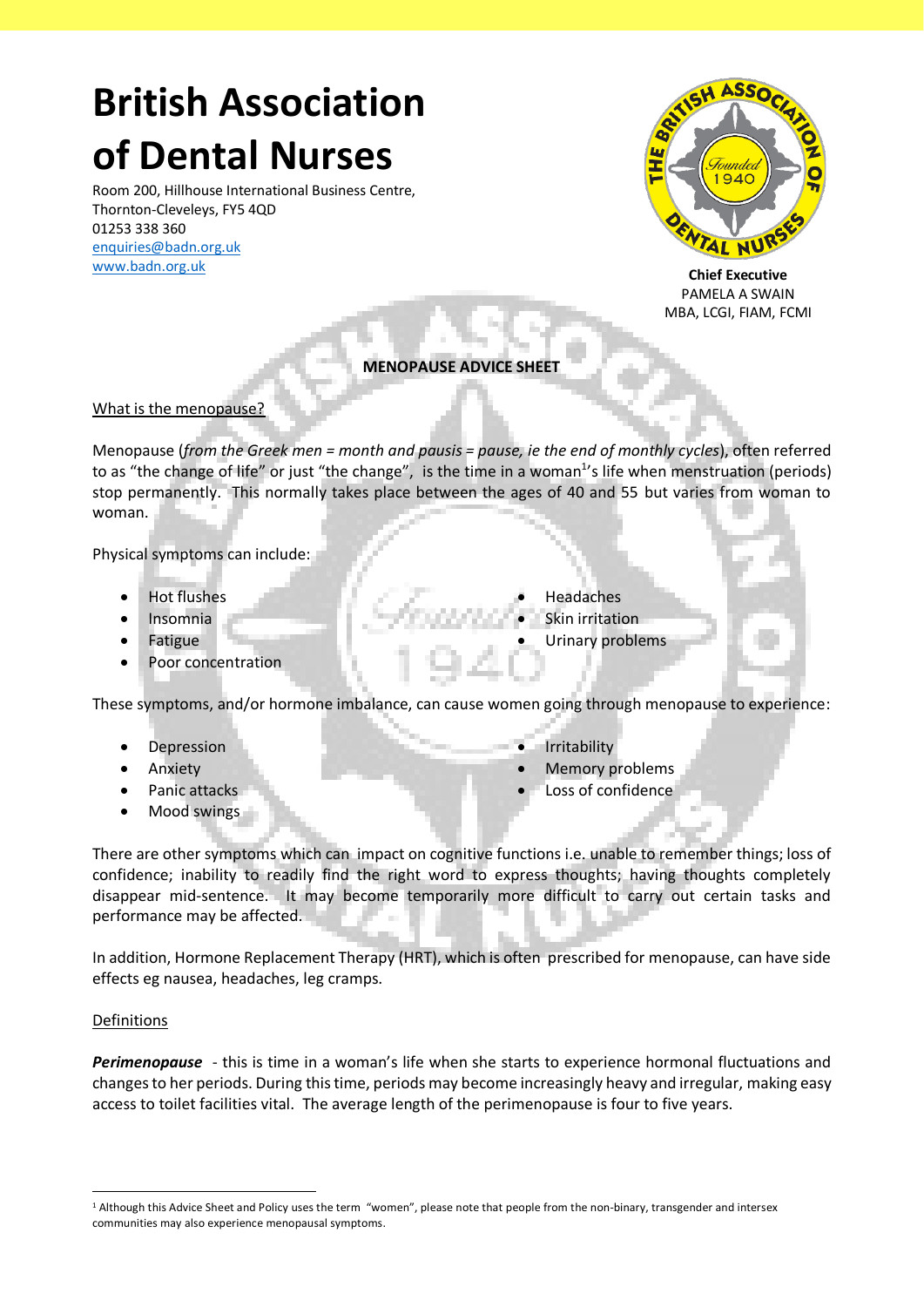*Menopause* - The average age for a woman to reach the menopause in the UK is 51. The average time for women experiencing symptoms of the menopause is five years, but many women experience symptoms for up to ten years and 3% of women will experience symptoms for the rest of their lives.

*Post-menopausal* - This is the time after menopause has occurred, starting when a woman has not had a period for 12 consecutive months. Post-menopausal women have an increased risk of heart disease, diabetes and osteoporosis and practices should be aware of this.

### Menopause and Employment Law

Women over 50 are the fastest growing segment of the workforce, and many will go through the menopause during their working lives. According to a leading HR company, *one in four menopausal women consider quitting their job* because of lack of support and understanding from employers and line managers. Those employers who do support their employees through the menopause will benefit from lower sickness absence and employee turnover, as well as increased engagement and loyalty.

In 2012, an employer who sacked a worker for poor performance, failing to take menopause into consideration despite a letter from the worker's doctor, was found guilty of unfair dismissal and sex discrimination – both of which led to considerable compensation payouts to the worker concerned. And *menopause related tribunals have doubled* since that case.

Although menopause isnt a disability in itself, it can be if:

- It has a substantial effect on a woman's ability to complete daily activities
- It lasts more than 12 months

Employers have a responsibility under the *Equality Act 2010* to make reasonable adjustments to an employee's role or working conditions if they have a disability which puts them at a disadvantage. Under that Act, menopause is covered under three protected characteristics: age, sex and disability discrimination. Compensation under the Equality Act is uncapped – claimants can claim for loss of earnings and loss of pension; they can also issue proceedings against individuals in the workplace, who may then have personal liability for any compensation awarded.

The *Health & Safety at Work Act 1974* covers working conditions when experiencing menopausal symptoms.

Under the *Employment Rights Act 1996* a dismissed employee with two years' service with a practice can claim unfair dismissal. Employees who resign can claim that the behaviour and conduct of their employer led them to resign – "constructive dismissal".

Please see list of other relevant legislation at Annex A.

What can employers do to support menopausal employees?

- 1. Have a *menopause policy* this should include:
	- Who staff can speak to if they need support
	- How managers should support menopausal staff
	- What all staff can do to create a supportive environmnt
	- Whether you provide access to healthcare or counselling

BADN provides a specimen policy for you to adapt to your own practice (see Annex C).

2. *Review your practice environment* – make changes around your practice to ease menopausal discomfort. This could include: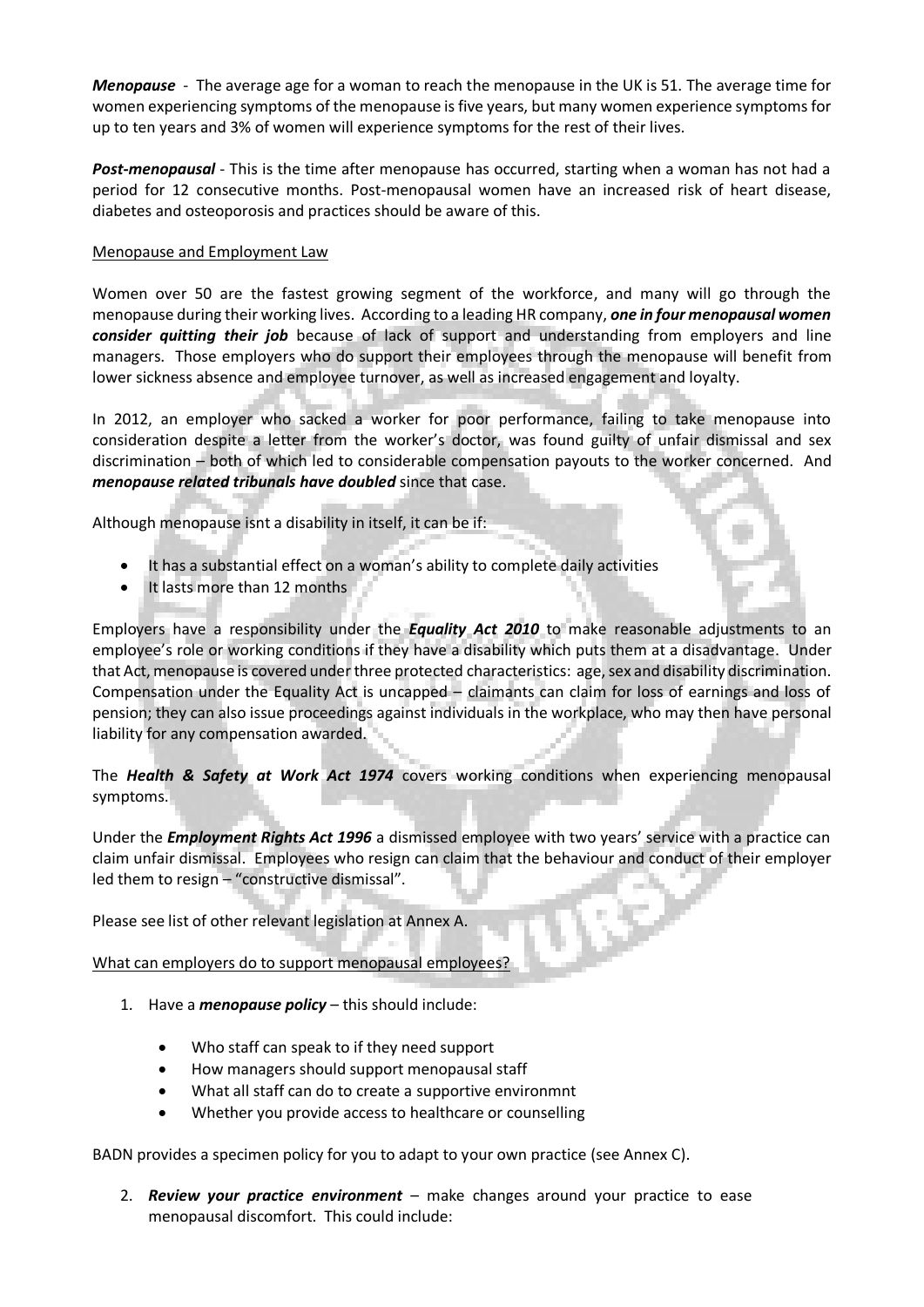- Provide cold drinking water
- Make sure bathroom facilities are easy to access
- Review uniforms for comfort, etc
- Provide fans and/or air conditioning
- 3. *Make adjustments* to working environment of menopausal employees (discuss with them first!), which could include:
	- Changing their working location to ensure better access to toilet facilities, or more comfortable temperature, etc
	- Allow changes to normal uniform
	- Allowing additional rest breaks
	- Assessing work load at specific times of day
- 4. *Boost awareness*:
	- Arrange menopause training workshops for management ensure that all levels of management are trained on the effects of menopause, how to hold discussions with employees experiencing menopause and on adjustments which can be made to lessen effects of menopause on employees
	- Make advice from reliable sources available to your team (see Annex A)
- 5. *Review practice policies*:
	- *Sickness policy* many practices make allowances for long term illness but not for regular short absences, which can unfairly punish menopausal women with symptoms over a long period.
	- *Performance policy* it is important to take menopausal symptoms into account 55 H during performance reviews an a
	- Consider a *flexible working policy* to allow flexible working times menopause symptoms can disturb sleep and flexible start times would allow menopausal women to catch up on much needed rest.
- 6. Appoint a *menopause champion*, who will:
	- run practice-wide workshops to raise awareness among staff
	- let all staff know that the employer will try to support those having difficulties because of symptoms, for example through posters or newsletters
	- check that health and safety risk assessments cover the different stages of the menopause
	- set up a support network for staff affected by the menopause
	- tell staff where they can find more information
- 7. Make sure staff are made aware that the practice management will handle menopause issues in the practice *sensitively, with dignity and respect*.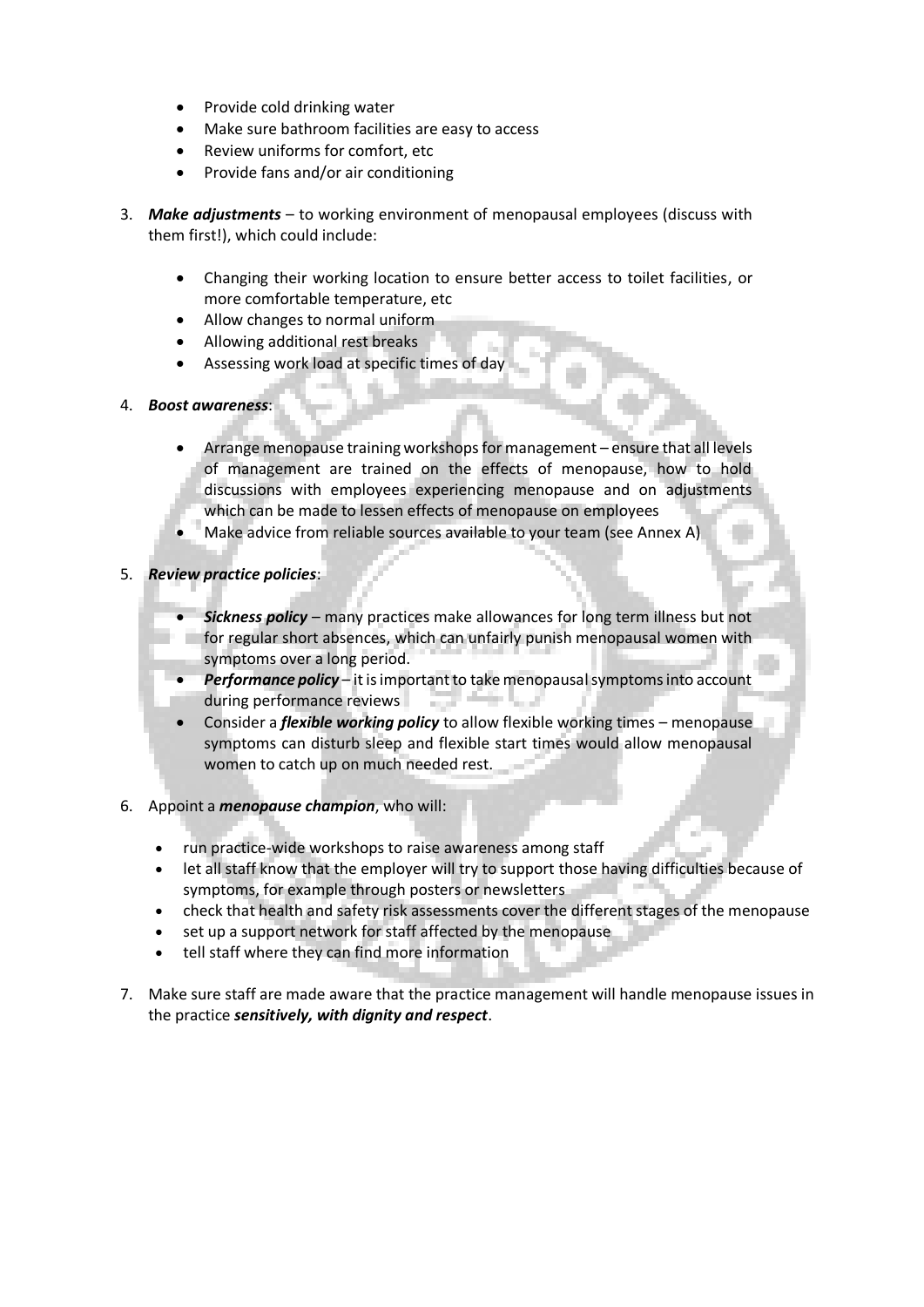#### **ANNEX A**

#### **RELEVANT LEGISLATION**

# *England, Scotland and Wales:*

- Health and Safety at Work Act, 1974
- The Workplace (Health, Safety and Welfare) Regulations 1992
- The Management of Health and Safety at Work Regulations 1999, GB Regulations 4
- Public Sector Equality Duty (PSED) introduced by the Equality Act 2010 (Eng, Scotland and Wales)
- Equality Act 2010

### *Northern Ireland:*

- The Management of Health and Safety at Work Regulations (Northern Ireland) 2000, NI Regulation 3(1)
- Health and Safety, NI Order, 1978
- Sex Discrimination Order 1976 (Amendment) Regulations (Northern Ireland) 2008
- Disability Discrimination Act 1995 (NI)
- Section 75 of the Northern Ireland Act 1998
- Sex Discrimination (Gender Reassignment) Regulations (Northern Ireland) 1999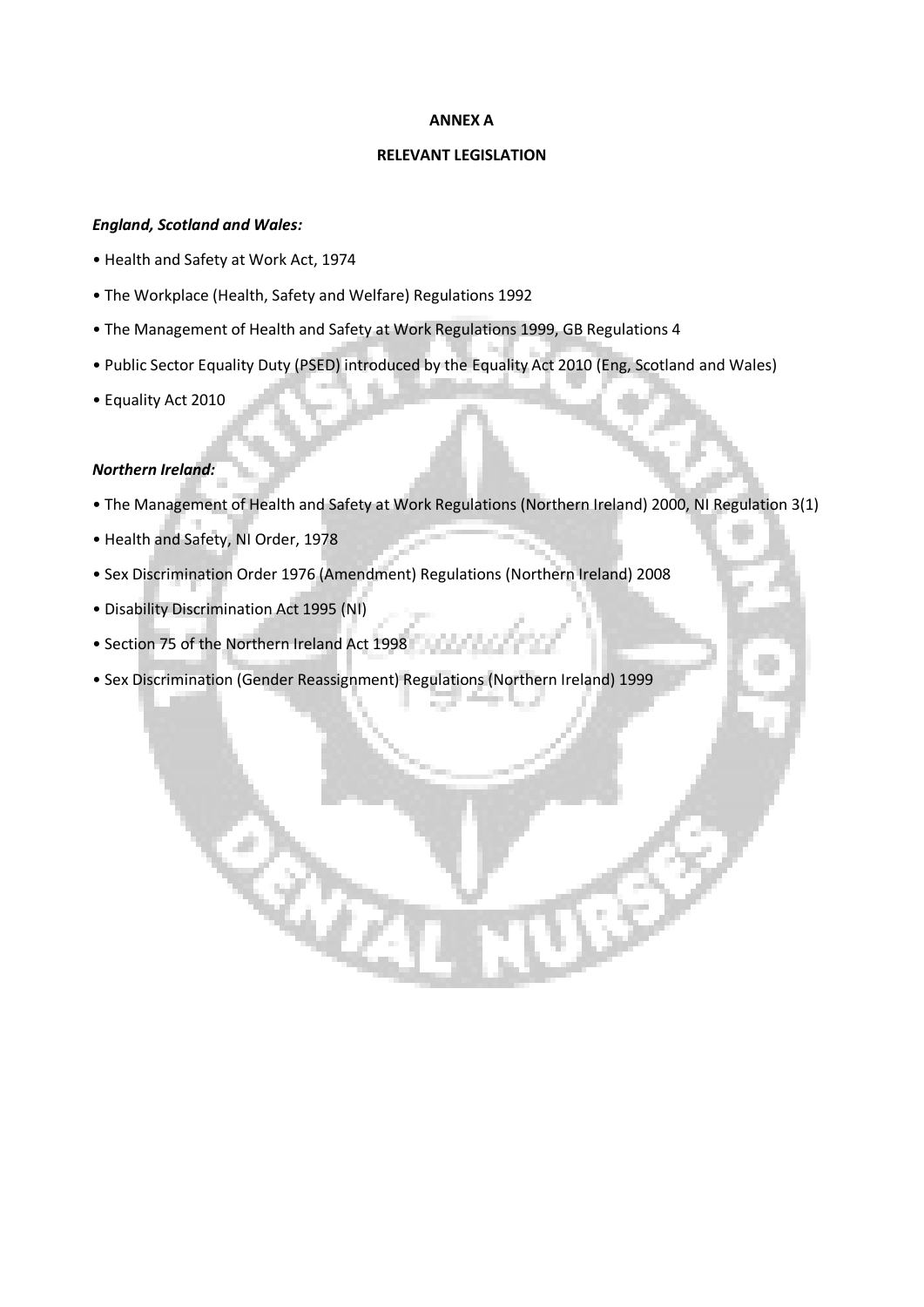## **ANNEX B**

## **USEFUL ARTICLES/WEBSITES/INFORMATION**

[www.menopausematters.co.uk](http://www.menopausematters.co.uk/) https://www.acas.org.uk/menopause-at-work <https://www.nhs.uk/conditions/menopause/> [www.cipd.co.uk/menopause](http://www.cipd.co.uk/menopause) [www.cipd.co.uk/menopauseresources](http://www.cipd.co.uk/menopauseresources) <https://menopauseintheworkplace.co.uk/employment-law/menopause-and-employment-law/> [Womens Health Concern: Menopause in the workplace \(19 Oct 2021](https://www.womens-health-concern.org/help-and-advice/menopause-in-the-workplace/) [Global consensus recommendations on menopause in the workplace: A European Menopause](https://pubmed.ncbi.nlm.nih.gov/34274202/)  and [Andropause Society \(EMAS\) position statement. \(8 Sept 2021\)](https://pubmed.ncbi.nlm.nih.gov/34274202/) [Response to the BMA report 'Challenging the culture on menopause for doctors'. \(14 Aug 2020\)](https://www.menopausematters.co.uk/pdf/Response_to_BMA_report_Challenging_the_culture_on_menopause_for_doctors_14.8.20.pdf) [Challenging the culture on menopause for doctors](https://www.bma.org.uk/advice-and-support/nhs-delivery-and-workforce/workforce/challenging-the-culture-on-menopause-for-working-doctors-report) (Aug 2020) [The menopause nearly killed me \(6 June 2021\)](https://www.sundaypost.com/fp/union-leader-calls-for-bosses-to-act-on-menopause/) [New menopause and the workplace guidance and model workplace policy \(Oct 2019\)](https://www.unison.org.uk/content/uploads/2019/10/25831.pdf) [Why companies should be supporting employees going through the menopause \(18 Oct 2019\)](https://www.covermagazine.co.uk/cover/opinion/3082744/why-companies-should-be-supporting-employees-going-through-the-menopause) Protecting staff and preventing ill health - [taking a targeted approach: menopause in the](https://www.nhsemployers.org/retention-and-staff-experience/health-and-wellbeing/protecting-staff-and-preventing-ill-health/taking-a-targeted-approach/menopause-in-the-workplace)  [workplace \(10 Oct 2019\)](https://www.nhsemployers.org/retention-and-staff-experience/health-and-wellbeing/protecting-staff-and-preventing-ill-health/taking-a-targeted-approach/menopause-in-the-workplace) [Menopausal women 'should get flexible work hours' -](https://www.bbc.co.uk/news/uk-politics-49781137) BBC News (21 Sep 2019) Menopause and the workplace - [PDF \(British menopause Society publication -](https://thebms.org.uk/wp-content/uploads/2019/02/07-BMS-TfC-Menopause-and-the-workplace-02C.pdf) Feb 2019) Information for employers - [dealing with health problems in the workplace: advice on the](https://www.fom.ac.uk/health-at-work-2/information-for-employers/dealing-with-health-problems-in-the-workplace/advice-on-the-menopause)  [menopause \(2016\)](https://www.fom.ac.uk/health-at-work-2/information-for-employers/dealing-with-health-problems-in-the-workplace/advice-on-the-menopause) [Union leader calls for bosses to act on menopause](https://www.sundaypost.com/fp/union-leader-calls-for-bosses-to-act-on-menopause) [Financial sector takes part in survey about impact of menopause](https://www.theguardian.com/society/2021/may/19/financial-sector-takes-part-in-survey-about-impact-of-menopause) [MPs to examine lack of support for working menopausal women](https://www.theguardian.com/global/2021/jul/23/mps-to-examine-lack-of-support-for-working-menopausal-women) [Menopause training for men](https://menopauseexperts.com/menopause-training-for-men/) [We need to stop the menopause hijacking careers](https://www.thetimes.co.uk/article/we-need-to-stop-the-menopause-hijacking-careers-lvhb9lz3z) [Northern Ireland MPs and journalists call for stigma to end](https://www.bbc.co.uk/news/uk-northern-ireland-57640881)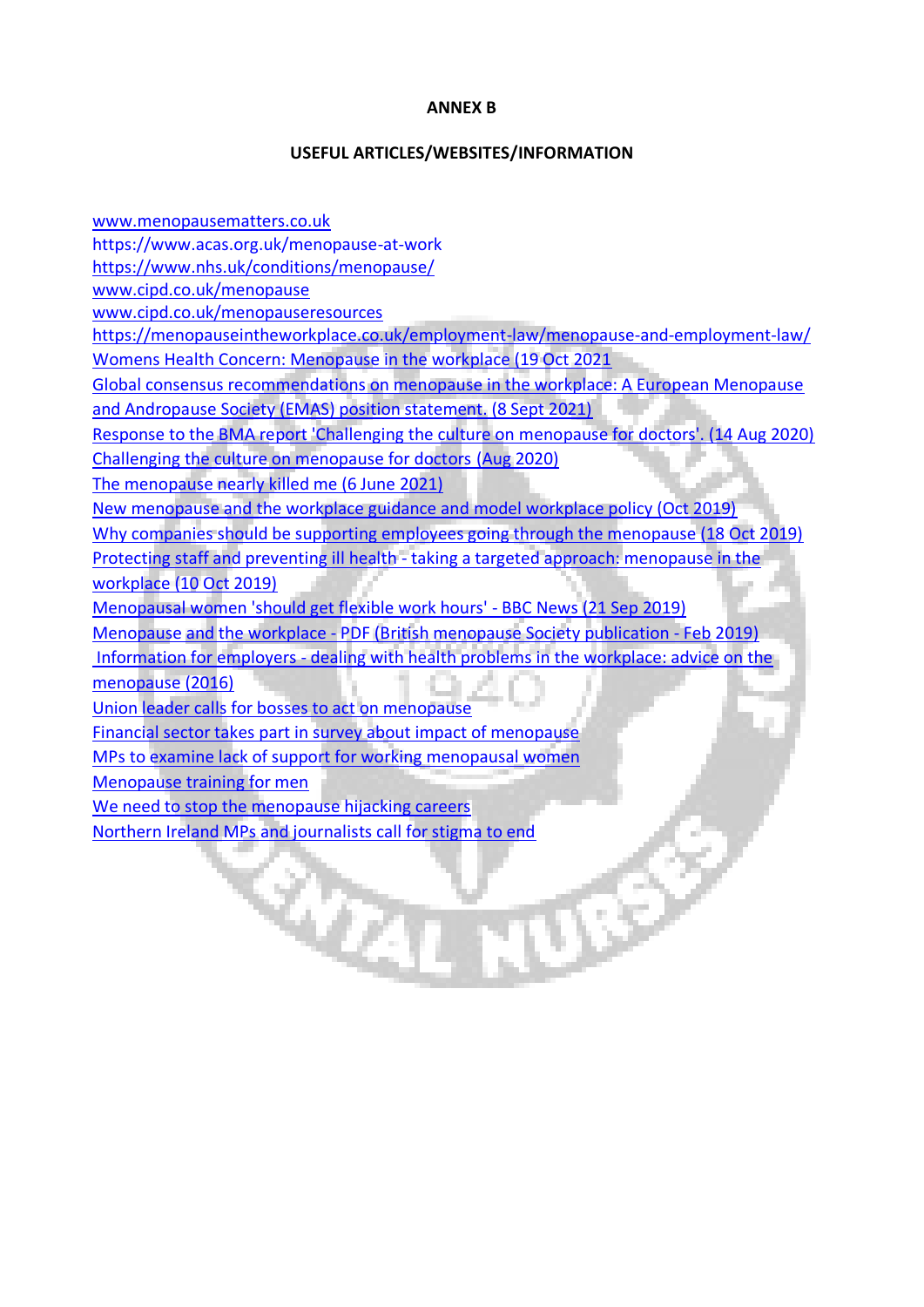# **ANNEX C**

# **PRACTICE MENOPAUSE POLICY**

 $\leq$ Insert name of practice> is committed to providing an inclusive working environment for all employees throughout all stages of their working lives. This includes enabling employees who are experiencing menopausal symptoms to get the support they need in order to manage their symptoms at work. To achieve this, it is important for all practice employees to have an awareness of the menopause and to know that not everyone experiences this in the same way. This topics should not be taboo or hidden and can be discussed openly and without embarrassment.

The menopause can have a negative impact on an employee's personal and working life. Although not everyone will experience symptoms, by supporting those who do, it is hoped that this will improve their wellbeing at work and minimise any impact on attendance at work. By creating an inclusive working environment it is hoped that this will encourage staff to ask for what they need, without judgement.

This practice will aim to:

- Create an environment in which employees can openly and honestly initiate or engage in discussions about the menopause, whether they themselves, or someone they are supporting, is experiencing symptoms
- Provide advice and information to practice managers/menopause champions on the symptoms of the menopause and how they can best support employees who may be experiencing issues at work
- Allow those experiencing symptoms to discuss these openly, if this is their preference, and ask for support/reasonable adjustments in order to sustain their attendance at work
- Recognise that the menopause is an individual experience and that people can be affected in different ways and to differing degrees, and therefore, different levels and types of support and adjustments may be needed

## **Practice Responsibilities**

- Provide opportunities for staff to raise any issues relating to their wellbeing
- Be open to discussing the concern that the employee has about the impact on work as a result of problems with the menopause, acknowledging the personal nature of conversations and treating them professionally and confidentially
- Not make any assumptions regarding the menopause and ensure they listen to the needs of each individual
- Discuss and agree with the employee how best they can be supported and be prepared to make reasonable adjustments to take account of any symptoms they are experiencing
- Use a Wellness Action Plan (WAP) to record adjustments agreed and any actions to be implemented, ensuring all agreed adjustments are adhered to and that ongoing conversations take place and review dates are set
- Be aware of the potential impact of menopause on performance if someone's performance suddenly dips, it is worth considering whether the menopause may be playing a part in this
- Discuss what, if anything, the employee wants shared with colleagues, how this will be done, by who and in a way that respects the individual's privacy but that allows colleagues to understand
- Deal with any inappropriate conduct aimed towards someone because of their symptoms